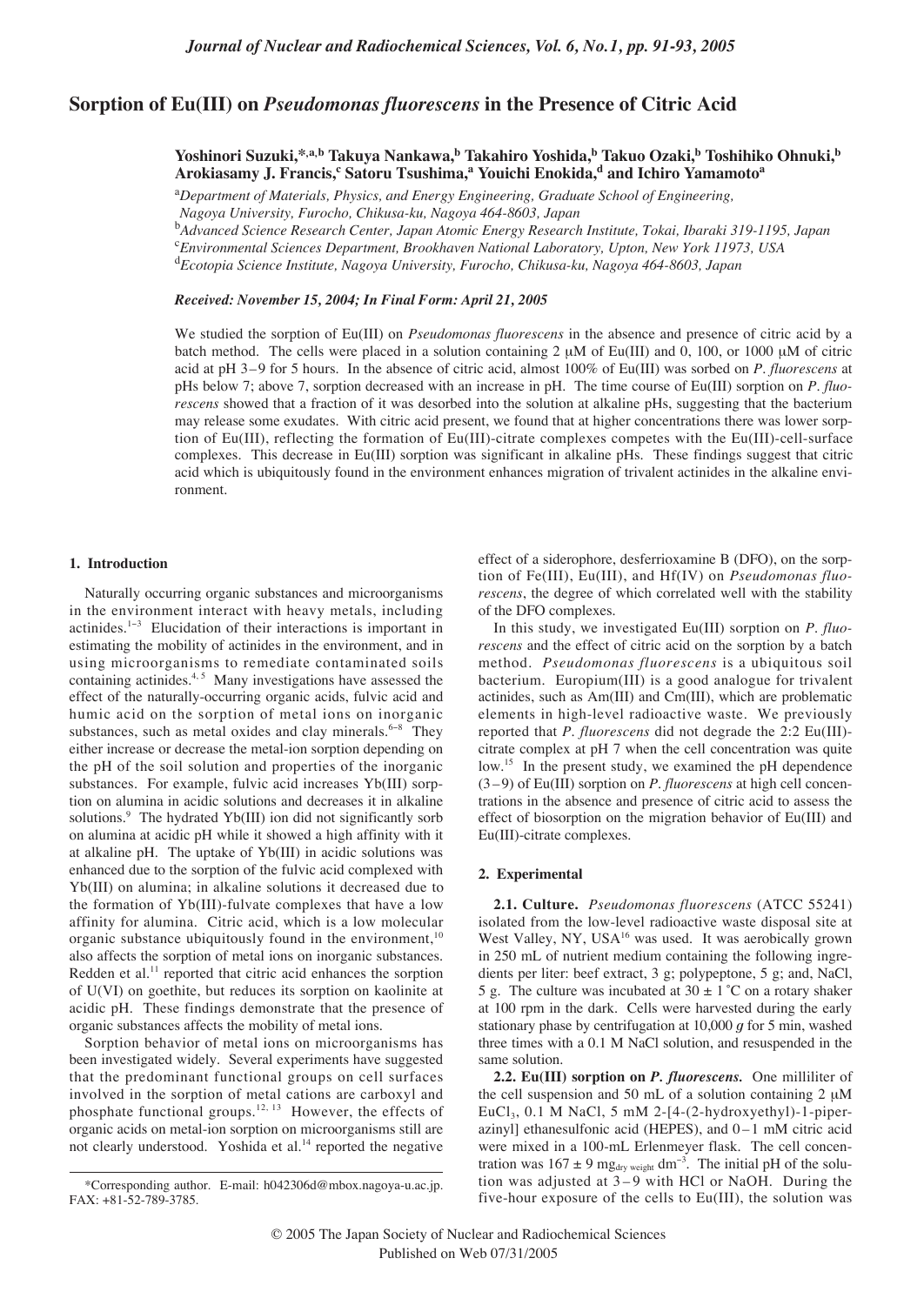

**Figure 1.** The pH dependence of the dissolved fraction of Eu(III) in the absence of cells. The solutions contained  $2 \mu M$  Eu(III), 0.1 M NaCl, and 5 mM HEPES with or without 10 µM citric acid.

agitated by a stirrer. Then, an aliquot of the solution was withdrawn. The optical density at 600 nm  $(OD<sub>600</sub>)$  of the aliquot was measured as an indicator of cell concentration. The withdrawn aliquot was filtered through a 0.20-µm membrane filter. The concentration of Eu(III) in the filtrate was analyzed by inductively-coupled plasma-atomic emission spectroscopy (Shimadzu ICPS-7000, Shimadzu Corporation, Kyoto, Japan). Blank tests, i.e. without cells, were conducted by the same procedures.

# **3. Results and Discussion**

**3.1. Effect of citric acid on solubility of Eu(III).** Figure 1 shows the pH dependence of the dissolved fraction of Eu(III) in the absence and presence of citric acid without bacterial cells. The pH values were measured after 5 hours of agitation. In the absence of citric acid, approximately 90% of Eu(III) was dissolved in solution at pH 3. The percentage decreased slightly with an increase of pH in the acidic pH region, and had risen to approximately 75% at pH 7. The dissolved fraction decreased dramatically with a rise in pH from 7 to 9 when it was almost 0%. It was reported that the decline in the dissolved Eu(III) fraction with an increase of pH is due to the formation of Eu(III) precipitates, such as  $EuOHCO<sub>3</sub>$  or  $Eu(OH)<sub>3</sub>$ .<sup>17, 18</sup>

In the presence of 10 µM citric acid, at acidic pHs, the dissolved Eu(III) fraction was almost comparable to that in the solution without citric acid, but above pH 6, the dissolved fraction rose. At alkaline pHs, the formation of stable Eu(III) citrate complexes prevented the formation of insoluble Eu(III) species. These results signify that solubility of Eu(III) increases in the presence of citric acid at neutral and alkaline pHs.

**3.2. Eu(III) sorption on** *P. fluorescens* **in the absence of citric acid.** Open circles in Figure 2 represent the pH dependence of the dissolved fraction of Eu(III) in the absence and presence of citric acid at a cell concentration of  $167 \pm 9$  mg<sub>dry weight</sub> dm<sup>−</sup><sup>3</sup> . Europium(III) was not detected in solution below pH 7, showing that almost 100% of dissolved Eu(III) was sorbed on *P. fluorescens* at these pHs. The sorption fell slightly with an increase of pH above pH 7. The sorption of Eu(III) on minerals has been widely investigated.<sup>19, 20</sup> Goethite and boehmite did not greatly sorb Eu(III) below pH 6, though significant sorption was observed above it.<sup>21</sup> On the other hand, *P. fluorescens* showed a substantially higher affinity with Eu(III) at acidic pH under the present experimental conditions. It was reported that transport of *P. fluorescens* was highly retarded in the porous medium, such as alluvium sand, quartz sand, or silica beads.<sup>22−24</sup> These facts indicate that *P. fluorescens* may play an important



**Figure 2.** The pH dependence of the dissolved fraction of Eu(III) in the presence of  $167 \pm 9$  mg <sub>dry weight</sub> L<sup>-1</sup> cells. The solutions contained 2 µM Eu(III), 0.1 M NaCl, 5 mM HEPES, and 0, 100 or 1000 µM citric acid. The aqueous phase was separated with a  $0.20$ - $\mu$ m membrane filter.



**Figure 3.** The time dependence of the dissolved fraction of Eu(III) in the presence of 158 mg  $_{\text{dry weight}}$  L<sup>-1</sup> cells at pH 3.0 and 9.7. The solutions contained 2 µM Eu(III), 0.1 M NaCl and 5 mM HEPES. The pH of solutions changed from 3.0 and 9.7, to 3.1 and 8.4, respectively, during 5 hours of agitation.

role in regulating the migration of Eu(III) in an acidic environment, wherein those minerals show less association with Eu(III).

Haas et al.<sup>12</sup> reported that U(VI) sorption on *Shewanella putrefaciens* decreases at alkaline pH due to formation of  $UO_2(CO_3)_3^4$  and  $UO_2(OH)_3$ . These species are repulsed by the cell surface that is negatively charged at alkaline pH. In this study, the decrease in Eu(III) sorption is not attributable to the formation of anionic complexes because concentrations of dissolved anionic hydrolytic and carbonate Eu(III) species at pH 7–9 were calculated to be less than 0.02  $\mu$ M,<sup>25</sup> which corresponds to  $\langle 1\%$  of the total Eu(III) concentration present in solution.

Figure 3 shows the time dependence of the dissolved fraction of Eu(III) in the presence of 158 mg<sub>dry weight</sub> dm<sup>-3</sup> cells at pHs 3.0 and 9.7. In the solution whose initial pH was 3.0 (final pH, 3.1), 94% of Eu(III) was sorbed on *P. fluorescens* within 5 min, wherein the amounts of sorbed Eu(III) increased with time. After 5 hours contact, almost 100% was sorbed on the cells. In the solution whose initial pH was 9.7 (final pH, 8.4), 97% of Eu(III) was sorbed on *P. fluorescens* within 5 min; thereafter, the amount declined with time, and after 5 hours contact, the percentage of Eu(III) sorbed was 92%. The  $OD_{600}$  value of the solution before and after the 5 hours contact